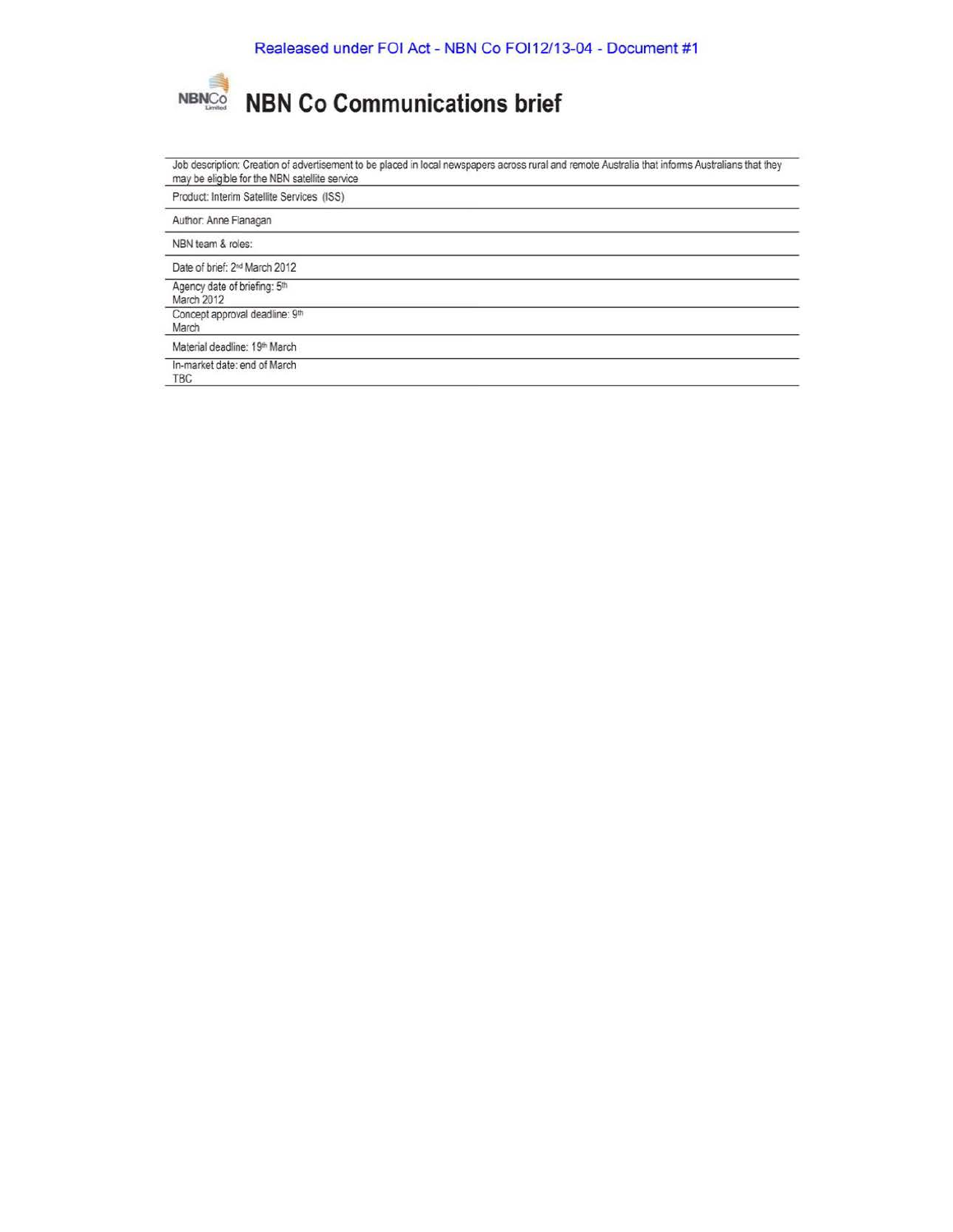

| Job Description: Tactical Local Area Information Campaign |                                         |  |
|-----------------------------------------------------------|-----------------------------------------|--|
| Product: Fibre, Fixed Wireless & Interim Satellite        | Client: NBN Co.                         |  |
| Author: Claire Awramenko & Jasmine Shillington            | Budget: (to be recommended)             |  |
| Agency date of briefing: 06 August 2012                   | Date in market: August / September 2012 |  |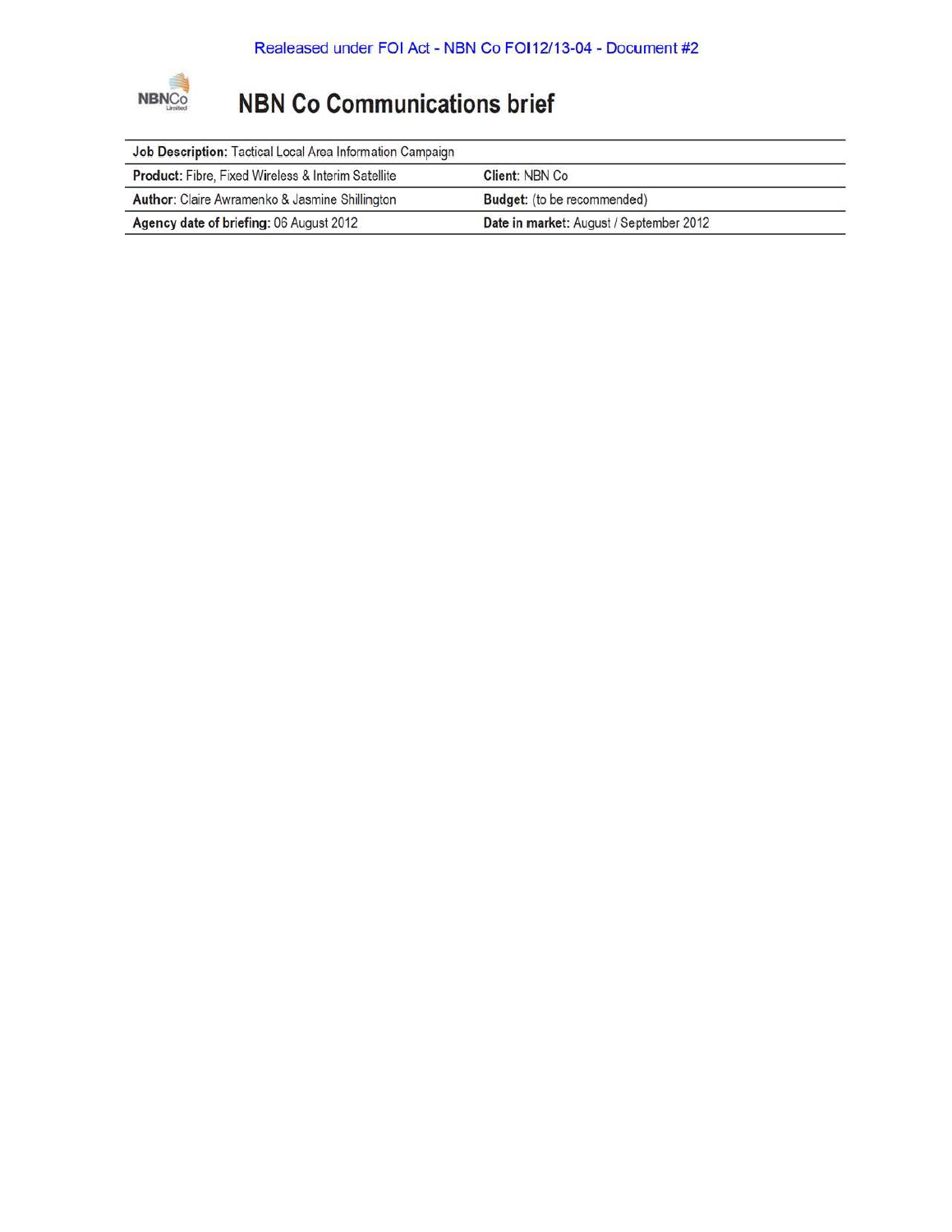

Any other background or additional information that will help?

#### Direct Mail Piece 1

Letter

date»

Dear Resident,



#### The wait is over. You can now connect to superfast broadband over the National **Broadband Network (NBN).**

Australia's NBN is now up and running in <mark><location></mark>. This means you have the opportunity to be among the first to experience the benefits of super fast broadband over the NBN. It brings the world to your door and is the first step to improving the way we live and work.

#### Benefits of super fast broadband•

- Skype<sup>®</sup> friends and family with fewer dropped calls and high quality video
- Open up a world of possibilities with easier access to new interactive ways to learn, including 'how-to' videos and live chat
- Download movies in minutes and watch YouTube® without all those annoying pauses
- Work at home like you would at the office, with the ability to send and receive larger files quickly and enjoy high quality video calls
- Bundleyourinternetand phone service with your service provdder and you could save on fixed phone line rental costs. Some packages even include free local and national calls,

#### Getting connected

Connecting your home or business *to* theNBN is as easy as Call, Select, Connect

- 1. Call your preferred telephone or internet service provider. Irs essential to contact a participating service provider as NBN Co does not sell directly to the public.
- 2. Select the appropriate package from your service provider that's right for you.
- 3. Connect your NBN service. Your service provider who will coordinate a time for the NBN Co equipment lo be installed and your service activated. A standard installation of the NBN Co equipment will be free of charge.

Please visit <URL> for a list of participating telephone and internet service providers.

Before connecting your premises to a new NBN service, consider any existing internet service contracts you may be under and any fees your current service provider may charge for ending this arrangement early. Additionally, if you live in rented accommodation and/or an apartment block, you may need to consider your lease conditions and any approval needed from your body corporate and/or landlord.

Please refer to the enclosed "Getting Connected" brochure for more information. If you have any questions regarding the NBN please visit our website at www.nbnco.com.au or contact your preferred service provider.

Yours sincerely,

K Georg

Kieren Cooney ChiefCommunications Officer, NBN Co

.<br>Your end user experience will depend on a number of factors including the quality of your equipment, software, the broadband glans offered by your service.<br>provider and how your service provider designs its network to ca

Website: www.nbnco.com.au. *bxcoxx* 1800 881 816 **Emsit info@nbnco.com.au**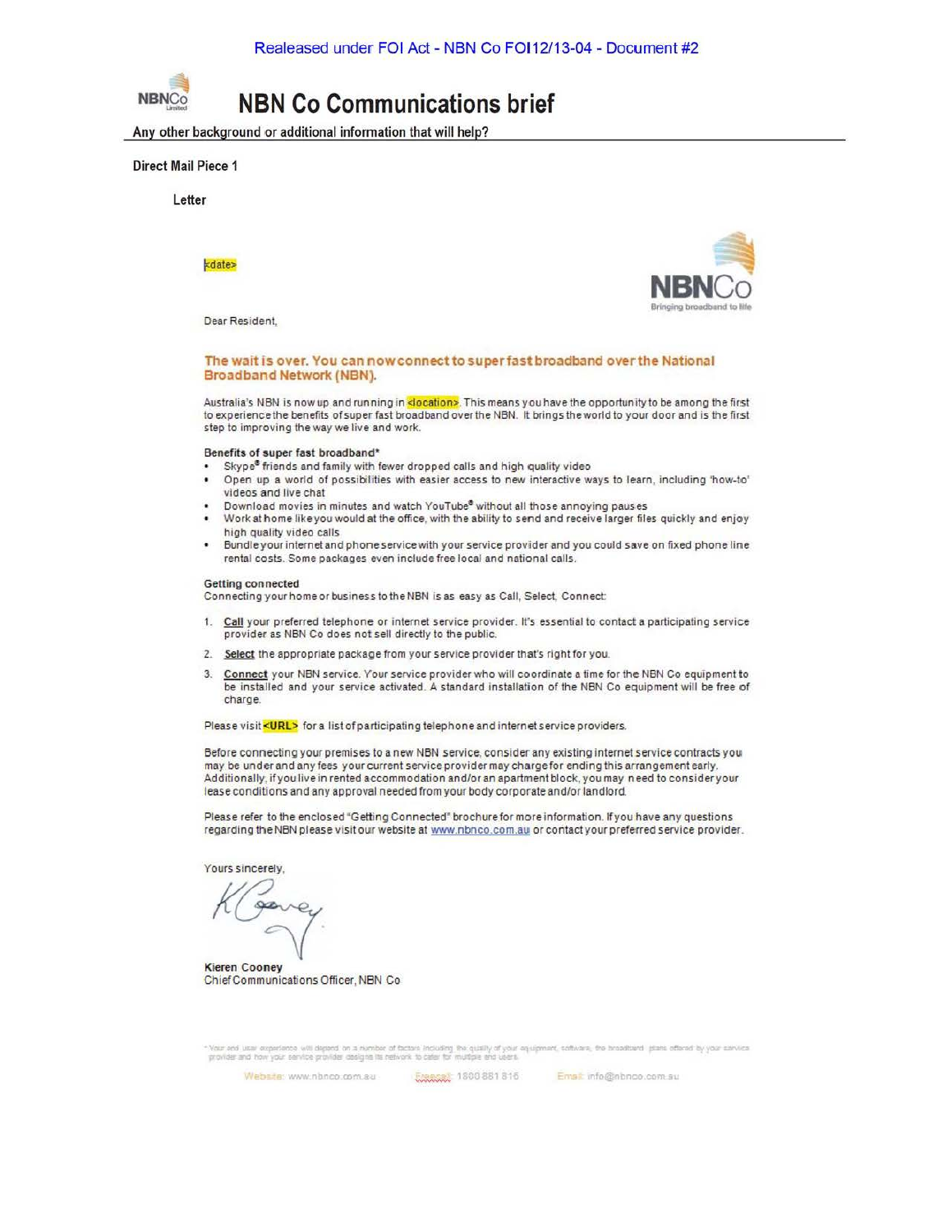

#### **Getting Connected Brochure**

This brochure is included in direct mail 1 with the letter.



The National Broadband Network (NBN) is being rolled out across<br>Australia. It brings the world fo your door and is the first step to<br>Improving the way we live and work in areas such as business,<br>education, entertainment an Experience the NBN difference by getting connected when it's<br>available in your area.

Bringing broadband to life

ming – Your online gaming<br>s to life, with multiple players all

Call your preferred telephone or internet service provider or find a participating service provider at: www.nbnco.com.au/serviceproviders

experience will created on the quality of your equipment, write<br>5 plans officed by your service provider and box your senate p

 $(4)$ 

 $\overline{a}$ 



### Step 3: Connect



Inside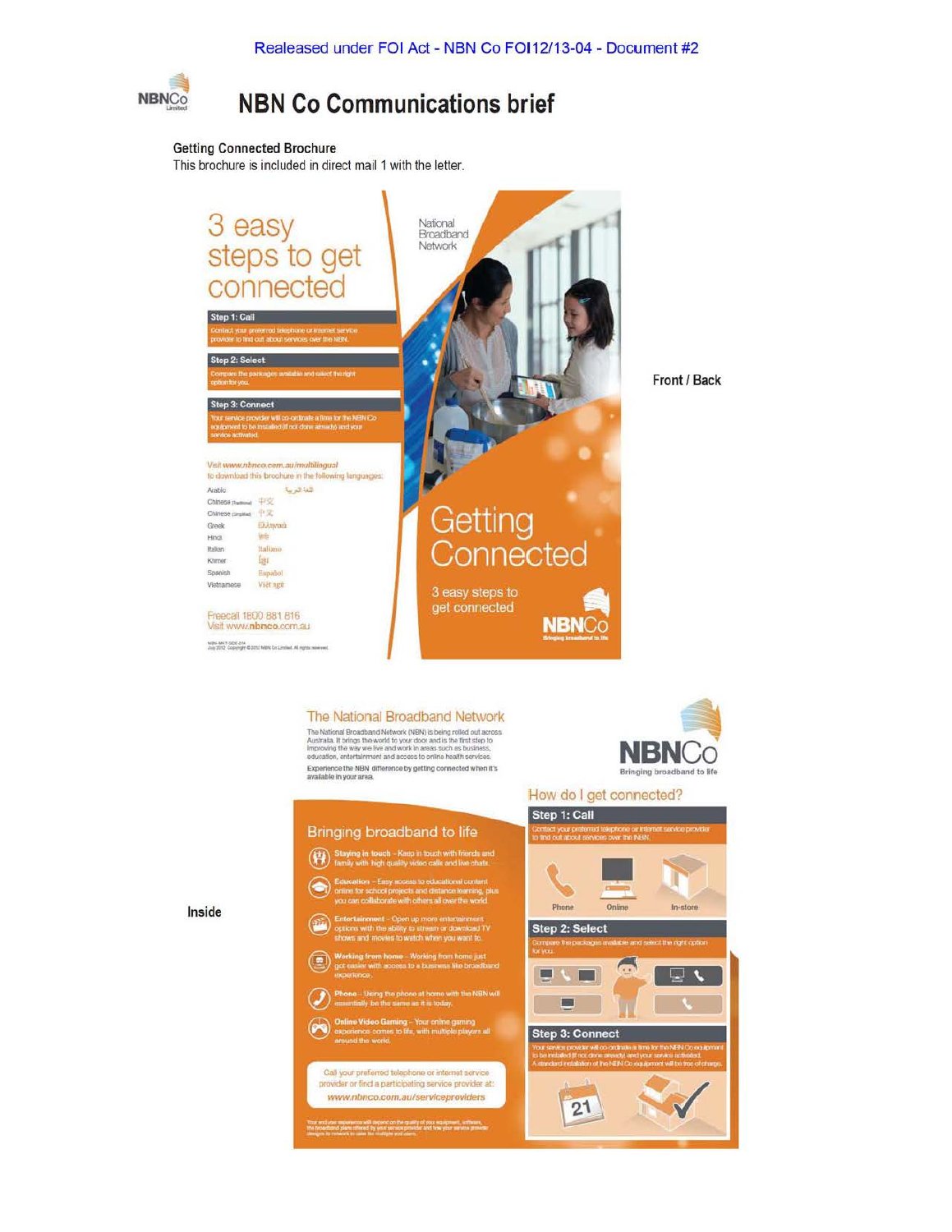

**Direct Mail 2** 

Four versions are available for Families, Retirees, Singles & Couples and Value Conscious.

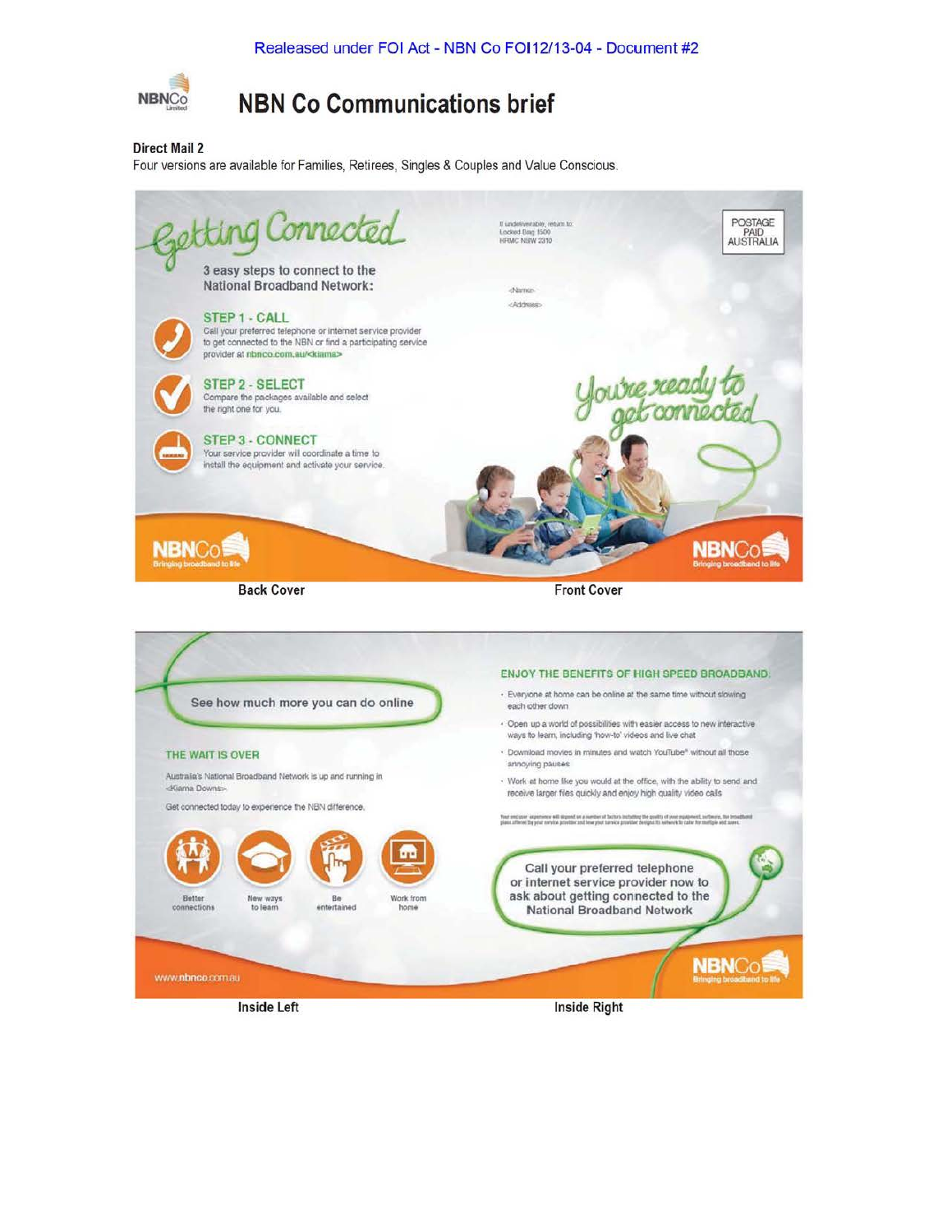

**Direct Mail 3**